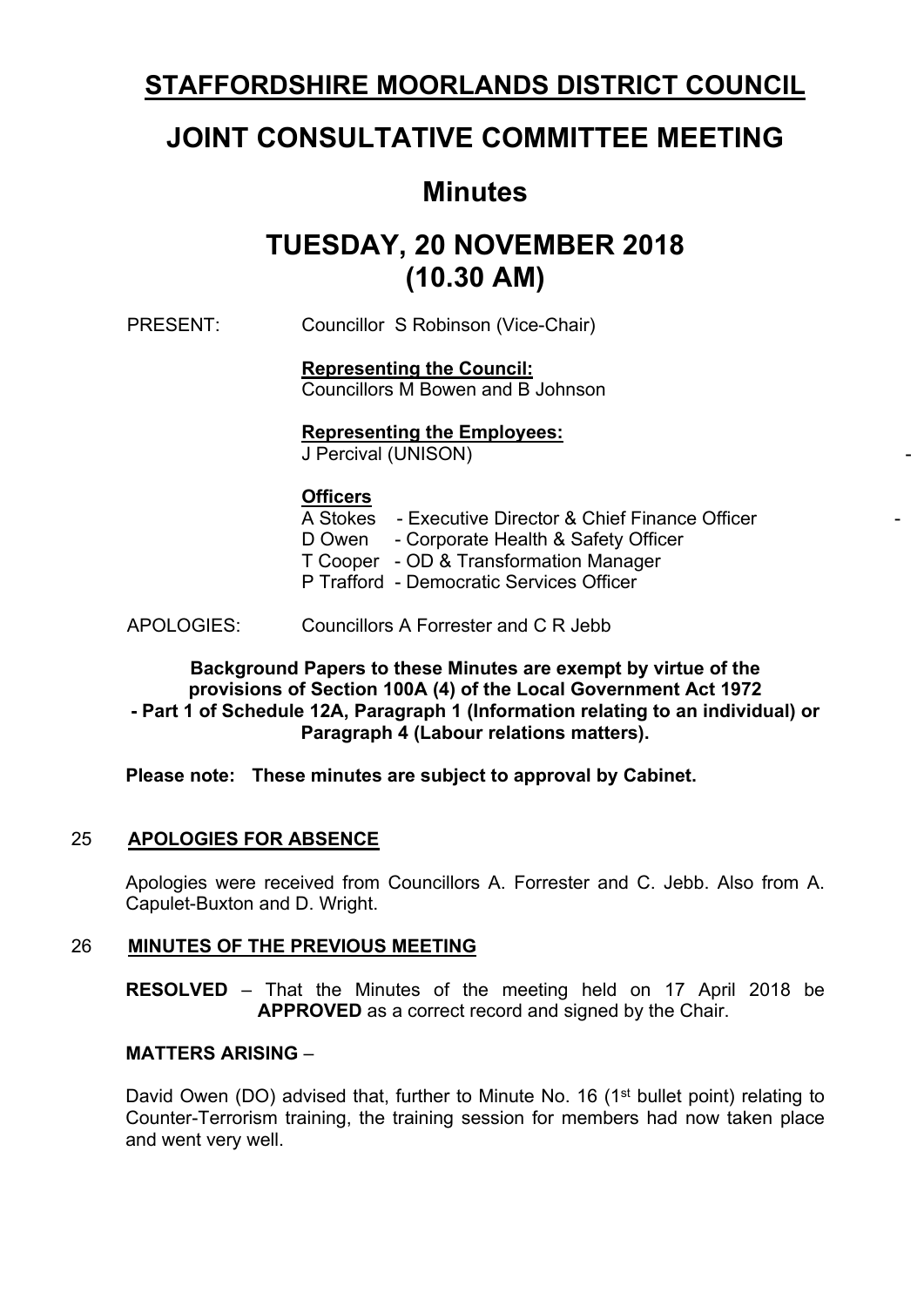#### 27 **ANNUAL HEALTH & SAFETY REPORT 2017/18**

DGO introduced this, his 10<sup>th</sup> annual report, to members.

Taking the established format, the report showed that a few minor changes had taken place throughout the year. Some support functions had been taken on elsewhere within the Alliance, such as the administration of the Corporate Health & Safety Committee and Emergency Planning Compliance Group. The Display Screen Equipment assessment process was migrating to an 'on-line' process, with selfassessment being the norm and trained assessors only being used by exception, where specifically needed. Managers were being trained to do H&S work, relieving some of the burden for the period whilst DGO was without an assistant.

The ongoing emphasis was on a sensible, risk-based approach, building H&S into our normal way of working rather than regarding it as an 'add-on' to ensure that we get it right and keep it that way. The report reflected a successful year in this field.

When asked what effect the Alliance Environmental Services (AES) transfer had had, DGO confirmed that some existing H&S expertise/experience had gone, but that there would be a re-assessment of how H&S officer time would be spent as a result. There was still an option to call on AES for assistance where necessary.

The Committee thanked DGO for his report.

#### 28 **ELECTRICITY AT WORK 2018 - SP 005**

This revised procedure was brought about by changes introduced by the Health & Safety Executive (HSE) and applied to the use of electricity, electrical equipment and portable electrical equipment in the workplace and was made under the Health & Safety at Work Act 1974.

The document superceded all other previous documents issued on the same subject and was **APPROVED** by the Corporate Health & Safety Committee on 18 September 2018. The Assets Manager was the 'Designated Person' and Steve Robinson (SR) queried that fact that, as this post was shortly to become vacant, what arrangements were in place to cover? DGO confirmed that Keith Parker was currently overseeing this, with assistance from Peter Chadwick.

#### 29 **MANUAL HANDLING & LIFTING 2018 - SP 010**

DGO confirmed that this policy revision was as a result of changes introduced by HSE, principally to the Push/Pull Risk Assessment.

HSE has served a 'Notice of Contravention' to AES, as the risk assessment related directly to the movement of wheelie bins. A training course was to be provided for the staff involved.

It was noted that no specific reference was made within the policy to spade work. DGO agreed to include wording related to the use of spades.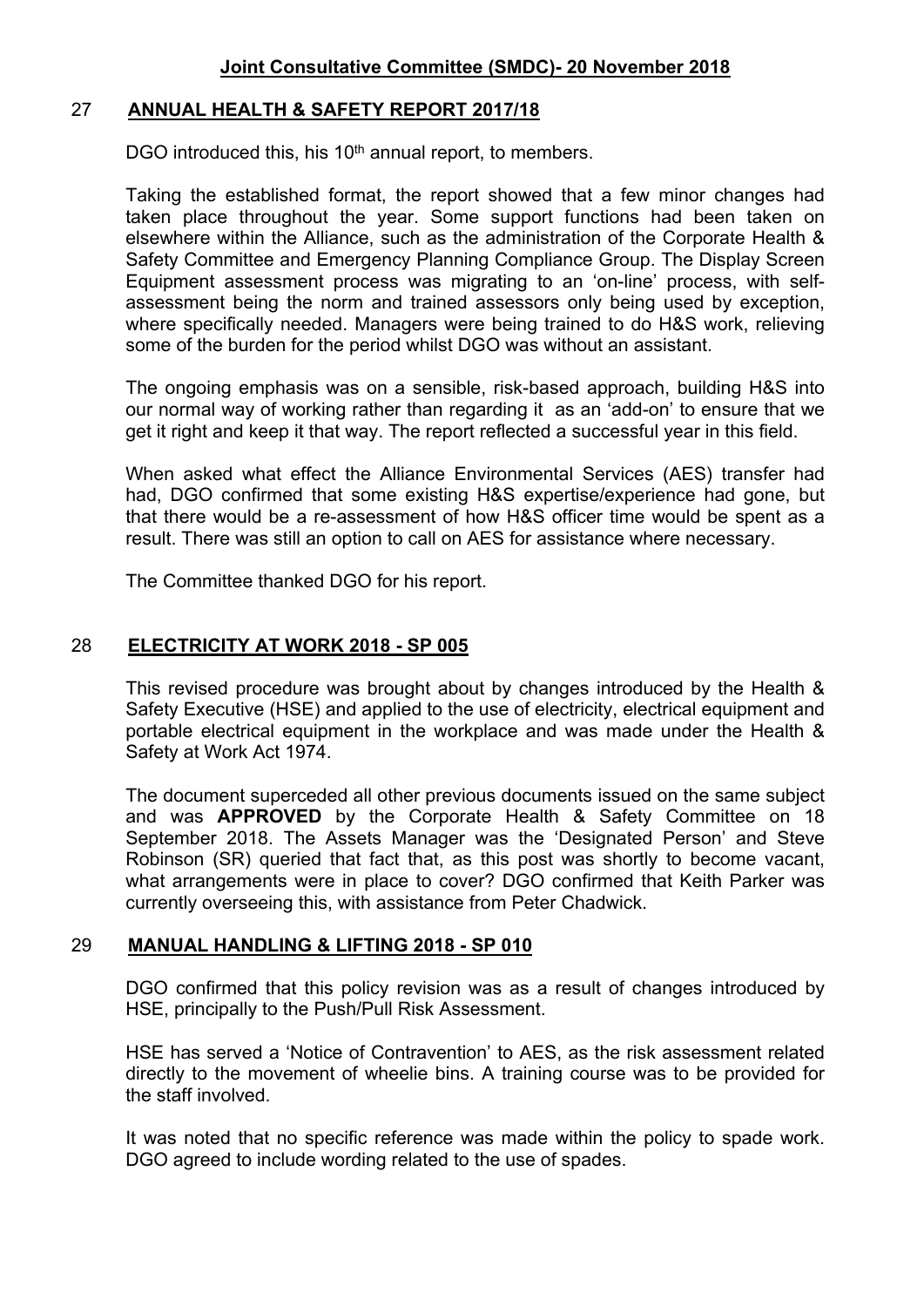#### 30 **GUIDANCE TO ELECTED MEMBERS 2018 - SD 7**

The guidance document was confirmed to be on the Members' Portal within the SMDC Intranet and complied with the Civil Contingencies Act 2004.

The key message was that Officers were trained in how to respond in such circumstances and the guidance advised how and when members were to be involved. To this end, DGO confirmed that he would provide a training session for members following the 2019 election, incorporating existing and newly-elected District Councillors.

Cross-Authority 'Mutual Aid' assistance was discussed and assistance would be available from AES, should the need arise.

#### 31 **PERSONAL SAFETY CARD - JULY 2018**

Initially intended to advise members of staff how to stay safe whilst carrying out their duties, the safety card was seen to be applicable to elected members also.

DGO agreed to do a short training session for members.

#### 32 **WORKING NEAR TRAFFIC SAFETY CARD - JULY 2018**

Introduced following a 'near-miss' incident in Tean earlier in 2018, the safety card advised workers of the following points:-

- Be aware of your surroundings;
- Remain alert:
- Obey all road rules; and
- Personal protective wear.

The vehicle fleet was to be updated with 360 degree cameras, which would help in that the images collected would be admissible in court.

#### 33 **SICKNESS REPORT**

Tanya Cooper (TC) presented the report covering the period 1 April 2018 to 30 September 2018. An average of 4.1 days per full time employee (FTE) had been lost to sickness absence, which was on track for the annual target of 9 days per FTE. This equated to a total of 1,585 days compared to 1,983 days for the same period in 2017/18.

The largest contributory cause for sickness absence remained Stress-related Illness, accounting for 38% of the total. Of the 15 cases, 2 were work-related, 10 personal and 3 were a combination of work/personal. These were predominantly long-term cases and had been diagnosed medically. These cases had been supported by referrals to Occupational Health, Counselling, Stress Risk Assessments and temporarily adjusted duties.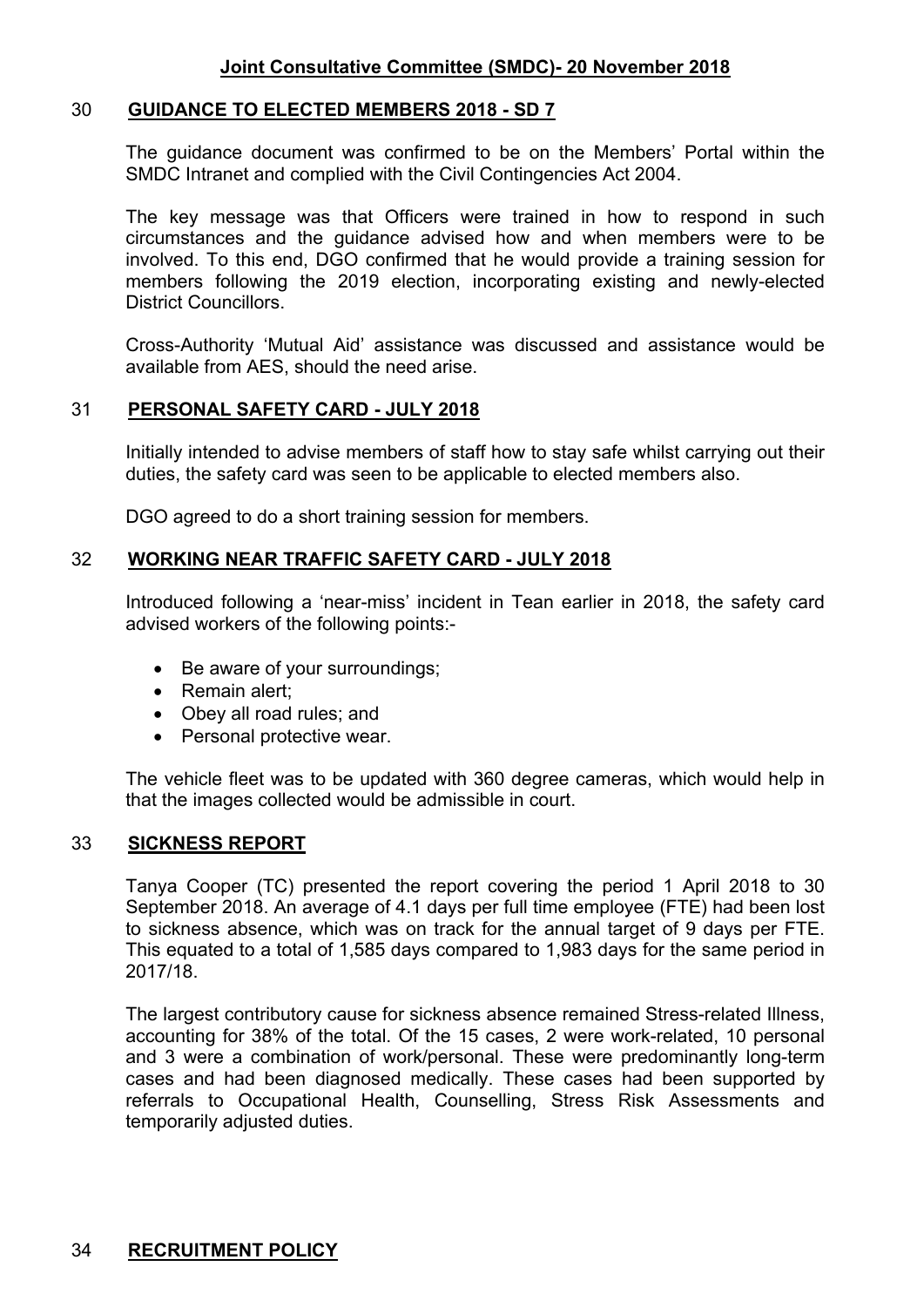The updated recruitment policy was presented to the Committee by Tanya Cooper (TC), having been circulated at the quarterly meeting with the Unions in July 2018.

The policy applied to the recruitment of all permanent, temporary and casual employees within Grades AR2 – AR9. There was a separate agreed procedure for the positions of Chief Executive, Executive Director, Heads of Service and Corporate/Operational Service Managers.

All positions were advertised internally first, moving to external advertisement only when necessary.

One notable change to the policy was the 'identity check' and 'right to work in the UK verification'. These were to be carried out by the Post Office (ID checking service).

SR queried the assessment criteria for interviews, specifically the reference to "The candidate with the highest score most closely matching the person specification should be the successful applicant." TC confirmed that the word "should" rather than "will" gave the leeway which was sometimes necessary.

Under the "Disclosure and Barring Checks" section, a wording error was identified – "Where a post is not exempt from the (ROA) it is illegal to carry out a DBS check." The word "not" was to be removed from the sentence.

#### 35 **QUARTERLY UNION MEETING - MATTERS ARISING**

Following the quarterly meeting with the Unions on 14 November 2018, the following main points were discussed:-

- 1. Post AES transfer arrangements. Extensive discussions took place, with positive dialogue from all sides;
- 2. Spinal Column Point (SCP) pay amendments regarding last year's national pay award settlement. Some lower SCP's were to disappear, with implications for the staff involved. Human Resources were currently looking at this. Some local authorities had already moved away from SCP's altogether;
- 3. Progression Bar on Pay Increments there were now 13 individual members of staff affected. SR advised that some people were still unhappy with the situation. Andrew Stokes confirmed that this matter was being looked at 'in the round'.
- 4. Mental Health work an area that was becoming less stigmatised. Work was ongoing to assist staff affected.
- 5. TUPE concerns regarding the transfer of staff to the Staffordshire Wildlife Trust. Staff concerns had been allayed.